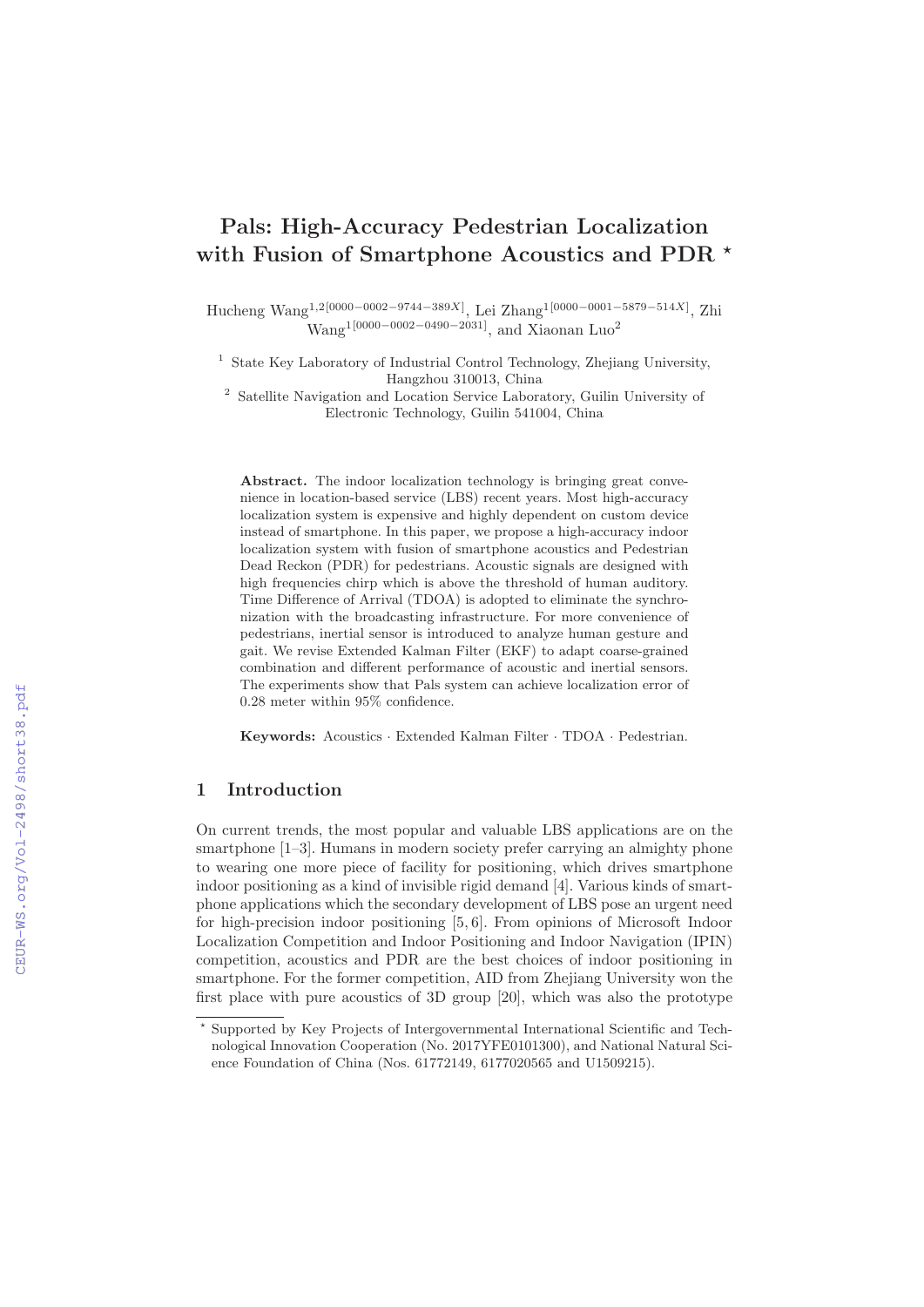system of this paper. For IPIN Track 3 and Track 4, Team WHU from Wuhan University won the first place with PDR.

We propose Pals, High-Accuracy Pedestrian Localization with Fusion of Smartphone Acoustics and PDR. Acoustics is outstanding for smartphone localization [7–9]. All of smartphones on the market are equipped with sound devices. So long as the speakers and microphones are suitably deployed, the demand of acoustic signal positioning can be met. Inertial Measurement Unit (IMU) is already integrated into smartphones for several years. Rough self-contained positioning can be achieved based only on them. IMU has little dependence on the environment, except for the magnetometer. PDR positioning principle is derived from the IMU reading integral, obtaining the displacement and orientation angle, estimating the stride size, and then reckoning the coordinates [10].

Things do not always go as well as we thought. Even if acoustics and IMU fusion simulation algorithm design is perfect, we still find oceans of obstacles in practical application. So this paper focuses on practical problems. In general, the main contributions of Pals are listed in the following three aspects:

Pals proposes a hybrid structure incorporating acoustic positioning coordinates and PDR stride length. The structure is fast and suitable for most mobile navigation scenarios.

Pals creates a empirical Extended Kalman Filter algorithm for fusion. We update coordinate by modified observation estimation matrix rather than status prediction matrix.

Pals improves PDR algorithm. We add speed-constraint to the pace event judgment, and adjusting stride length estimation by fusion coordinate.

## **2 Related Works of Smartphone Indoor Positioning**

Recent commercial trends in high-accuracy indoor localization have led to a proliferation of studies. Chen [11] built a large number of fingerprint databases using the strength of WiFi signal, realizing the commercialization of indoor positioning in shopping malls and airports. [12] presented a smartphone inertial sensor-based PDR approach for indoor localization and tracking with occasional iBeacon calibration. Google Tango [13] estimated positioning with cameras. But camera casually may make troubles with others in an age which privacy is significant.

Acoustic localization enjoys a wide range of applications. BeepBeep [14] emitted the double Beep sounds during a ranging session by Round-Trip Time (RTT). In bi-directional communication mode of [14], user capacity is a major limitation. BatTracker proposed for the superiority of the high precision and infrastructurefree moblie device tracking system in 3D space [15]. They continuously emitted acoustic signals that bounced off surfaces of nearby object. It limited positioning range near the smooth wall. ALPS [16] in Carnegie Mellon University (CMU) was very considerate in non-Line-of-Sight (NLOS) recognition, Doppler effect and floor plan. [17] proposes an acoustic steering tracking system on smartphone.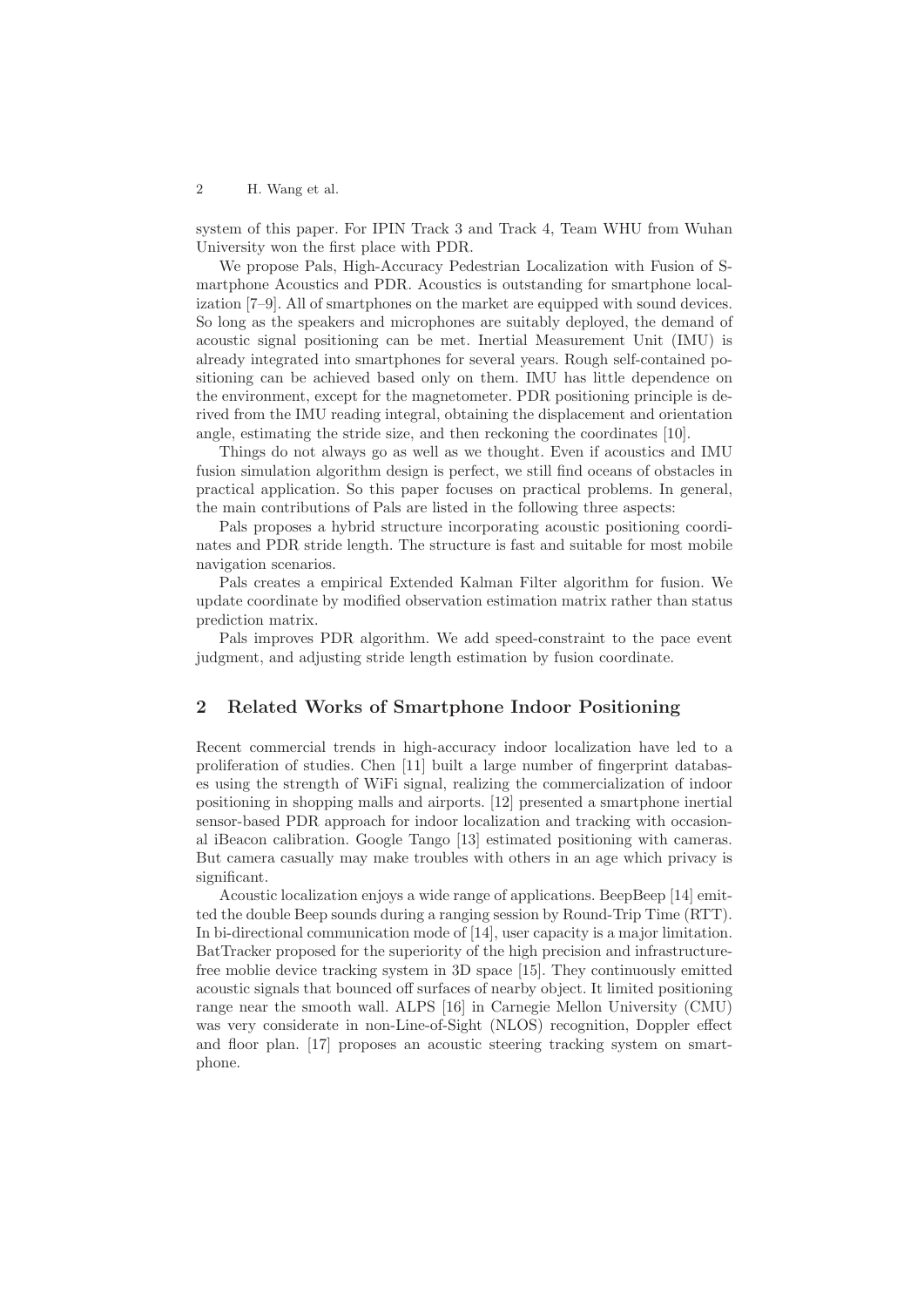Inertial localization system is also a hot topic of infrastructure positioning in academia. Considering the cost and Commercial Off-The-Shelf (COTS), the smartphone inertial sensor is lightweight, so IMU localization only cannot maintain high-accuracy for long-term caused by accumulative errors. The accumulative errors can also be efficiently removed by using Zero Velocity Update (ZUP-T) [18], but IMU are required to be mounted on the foot in ZUPT. In practical smartphone localization, all above methods are not suitable since the moblie is supposed to be held in hand or in pocket rather than to be mounted on waist or foot. Rui Z. [19] proposed a novel localization system fused the position information estimated by acoustic and inertial sensors. They are the closest to our structure design. We optimaize PDR of Pals with stride length feedback, fusion algorithm is also improved with experiment.

## **3 Pals in Fusion**

Pals fusion algorithm belongs to heterogeneous fusion. In practice, the data size of PDR obtained is much larger than the acoustics, so Pals coordinates are mostly given by PDR. Fusion occurs when mobile cache receives the acoustic coordinates, or when mobile sensor detects that the pedestrian has stopped.

#### **3.1 Hybrid structure incorporating acoustics and PDR**

According to Extend Kalman Filter (EKF), we define the PDR algorithm as the state transition of EKF as

$$
\mathbf{X}_{k+1} = f(\mathbf{X}_k) + \mathbf{w}_{k+1}, \ f(\mathbf{X}_k) = \mathbf{X}_k + S_k \mathbf{u}_k \mathbf{T}, \tag{1}
$$

where  $\mathbf{X}_k = [x_k, y_k]$  is denoted horizontal and vertical coordinate when  $t = k$  at indoor coordinate axis. Generally, there is a stationary deflexion in the horizontal direction between the indoor coordinate system and the geodetic coordinate system. The building is of course fixed, so the interior coordinate system is also constant. In dealing with the coordinate deflexion of  $\phi$  fixedly, we only need to multiply by a constant rotation matrix  $\mathbf{T} = \begin{bmatrix} \cos \phi - \sin \phi \\ \sin \phi & \cos \phi \end{bmatrix}$  $\sin \phi \cos \phi$  $\left[ \right]$ , and  $S_k$  is denoted stride length in k.  $\mathbf{u}_k = [\sin \theta \cos \theta]^T$  is controller vector where  $\theta$  is azimuth angle.  $w_k$  follows a normal distribution with zero mean and variance  $Q_k$ .

Then  $X^A$  is obtained from acoustics, we take it out of mobile cache. Then observation model can be defined as

$$
\mathbf{z}_{k+1} = h(\mathbf{X}_{k+1}) + \mathbf{v}_{k+1}, \ h(\mathbf{X}_{k+1}) = \bar{J}_{k+1}\mathbf{X}_{k+1} + (1 - \bar{J}_{k+1})\mathbf{X}_{k+1}^A, \tag{2}
$$

where  $\bar{J}_{k+1}$  is normalization of cost function  $J(\bullet)$  in MLE of TDOA in acoustic.  $\mathbf{v}_{k+1}$  follows a normal distribution with zero mean and variance  $\mathbf{R}_{k+1}$ . In other words, the observation model is weighted mean with noise.

Pals employs the time update equation of EKF are given as

$$
\mathbf{X}_{k+1|k} = f(\mathbf{X}_k), \mathbf{P}_{k+1|k} = \mathbf{P}_k + \mathbf{Q}_k, \tag{3}
$$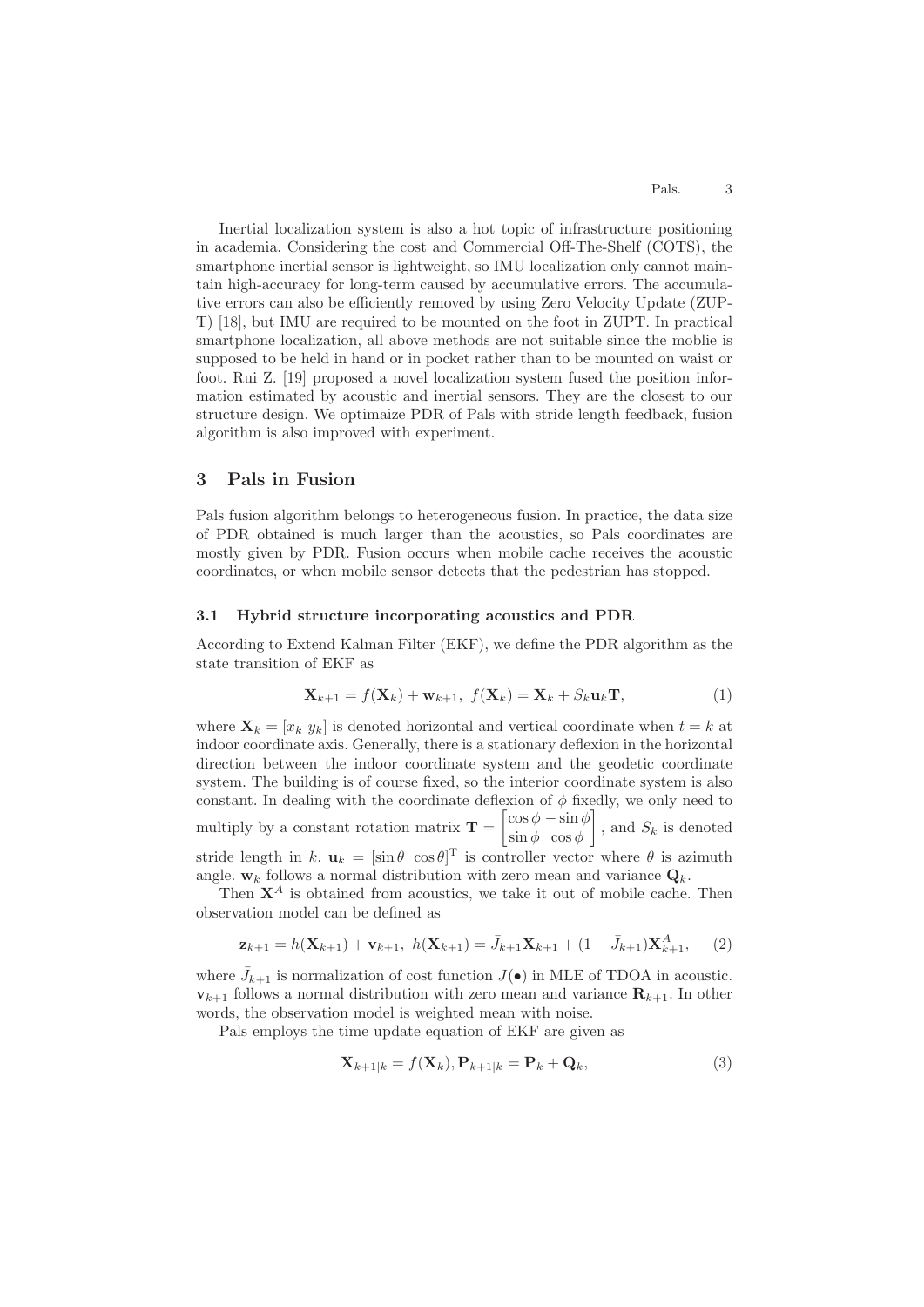where  $P_{k+1|k}$  and  $P_k$  are a priori and a posteriori covariances. The update of EKF are given as

$$
\mathbf{K}_{k+1} = \mathbf{P}_{k+1|k} \mathbf{H}_{k+1}^{\mathrm{T}} (\mathbf{H}_{k+1} \mathbf{P}_{k+1|k} \mathbf{H}_{k+1}^{\mathrm{T}} + \mathbf{R}_{k+1})^{-1},
$$
(4)

$$
\mathbf{X}_{k+1} = \mathbf{z}_{k+1|k} + \mathbf{K}_{k+1}(\mathbf{z}_{k+1|k} - \mathbf{H}_{k+1}\mathbf{X}_{k+1|k}),
$$
\n(5)

$$
\mathbf{P}_{k+1} = (\mathbf{I} - \mathbf{K}_{k+1} \mathbf{H}_{k+1}) \mathbf{P}_{k+1|k},\tag{6}
$$

where **K** is the Kalman gain, **I** is 2-order identity matrix. In conventional EKF, (6) can be competent the update of variance.

At the end, the fusion position trace is displayed by 2-order Gaussian smoothing. Notice that (5) exerts the predicted  $\mathbf{z}_{k+1|k}$  of the measured values, while formal EKF exerts the estimation of the state  $\mathbf{X}_{k+1|k}$  values. This is the third of originality in Pals system and is based on empirical inference. Smartphone sensors are consumer-level, not industrial-level. Our acoustic system is more excellent by contrast. Thus Pals infers measurements matrix have a higher probability of reliability over the state predictions.

## **3.2 Stride length update based on Pals coordinates**

As mentioned in Section IV, Weinberg's stride length estimation involves a specific parameter  $\gamma$ . Now in order to update  $\gamma$ , we push back stride length according to the fusion coordinates. Assuming consecutive two-step model is (7) on the basis of (1), the cost function of  $S_k$  is denoted as

$$
\mathbf{X}_{k+1|k+1} = \mathbf{X}_{k|k} + S_k \mathbf{u}_k \mathbf{T} + \mathbf{w}_{k+1},\tag{7}
$$

$$
J_s(S_k) = \|\mathbf{X}_{k+1|k+1} - \mathbf{X}_{k|k} - S_k \mathbf{u}_k \mathbf{T}\|_2^2.
$$
 (8)

To minimize the cost function  $\hat{S}_k = \arg \min_{S_k \in R} J_s(S_k)$ , the stride length estimation  $\hat{S}_k$  must satisfy

$$
\hat{S}_k = [(\mathbf{u}_k \mathbf{T})^{\mathrm{T}} (\mathbf{u}_k \mathbf{T})]^{-1} (\mathbf{u}_k \mathbf{T}) (\mathbf{X}_{k+1|k+1} - \mathbf{X}_{k|k}). \tag{9}
$$

Then  $\gamma$  is calculated as (10)

$$
\hat{\gamma} = \hat{S}_k / (|\hat{a}_k|_{max} - |\hat{a}_k|_{min})^{\frac{1}{4}}
$$
\n(10)

Through the above process, Pals accomplishes the specific parameters of the Least Squares (LS) update  $\gamma$ . Generally speaking,  $\gamma$  is relatively stable for the same person with the same posture, maybe no change in short-term. Once the pedestrian posture has changed, such as from slow walking to fast walking or running,  $\gamma$  will be changed correspondingly. Based on above inference, we update  $\gamma$  value every five seconds.

## **4 Experiment and Analyze**

Pals design pays more attention to user experience. In this section, we commit plenty of experiments, operating by different people, different smartphones and different experimental paths.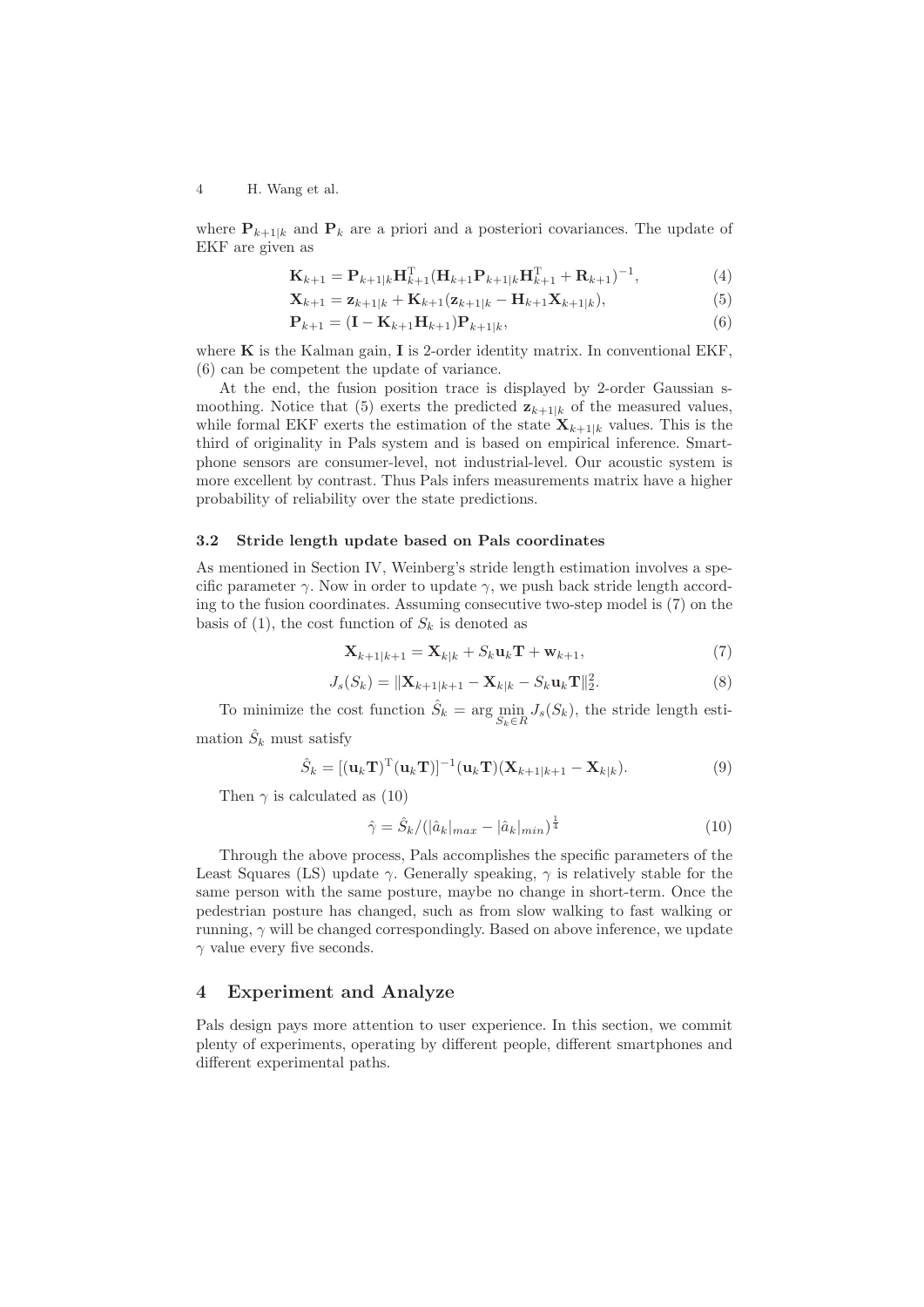## **4.1 Experimental setup**



**Fig. 1.** Experimental environment. Path 1 in red is a straight line, while Path 2 in blue deliberately follows a curve and goes around twice to test Pals' extreme performance

Experiments are shown in the Fig. 1. We arrange the base station in the position shown in Fig. 1, and all the positions are temporarily determined. All of base stations can be synchronized via Bluetooth as they are developed by us manually. Set the coordinate origin in the left bottom, and follow the right-handed rule to establish indoor coordinate. Then measure  $\phi = 161.5^{\circ}$  between indoor coordinate system and the geodetic coordinate system. The rest of the details are shown in Fig. 1. The ground truth positioning (GTP) of the experiments were measured by WHU system. [21]

## **4.2 The implementation of experiment**

Test phone is Huawei Mate 9. Tester is of medium height with standard body. During the experiment, tester holds the smartphone, walks along the path in ordinary posture and locates in real-time. The results of path are shown in Fig. 2. As can be seen, acoustic signals are of high accuracy. The reason is, acoustics always filters out jump points with overlarge MLE value J, and remaining points are relatively ideal. However, this implementation and slow update rate maybe lead to discontinuous trajectory. For experimental convenience, the initial coordinate of PDR is as well provided by the acoustic system. The short-term accuracy of PDR positioning is high precision, but even if the drift error of IMU is calibrated, the long-term PDR algorithm still has significant cumulative error.

It takes 43 seconds to walk through Path 1, and 27 seconds to Path 2. The PDR error in this paper is not constrained with other conditions, e.g. map, which is completely within the tolerance range. The cumulative error of PDR rotation estimation is more obviously reflected in Path 2, while the acoustic system is not affected but the current environment elements. The fusion algorithm in Path 2 still shows strong stability.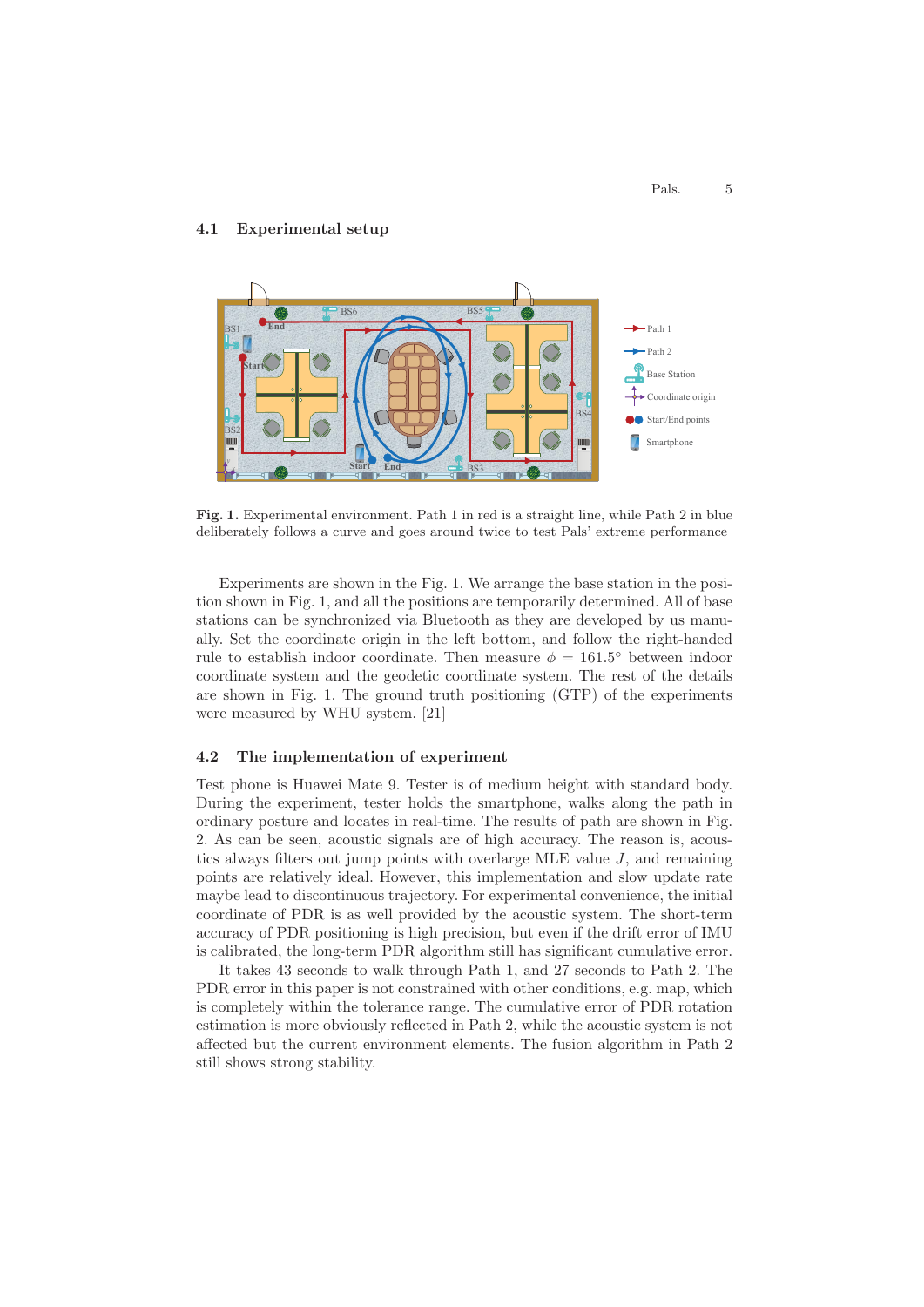

**Fig. 2.** Under different paths, separate acoustics, separate PDR and fusion algorithm are compared. Path 1 on top left and Path 2 on top right. Cumulative error distributions for paths. Path 1 on bottom left and Path 2 on bottom right.

From Fig. 2, it can also be seen that acoustic signal positioning error is not worse than fusion algorithm in some data, but Pals is stronger in terms of stability. The reason is that acoustics still remains some large error points, which are more likely to appear near the walls. The acoustic cumulative is slightly stronger than the Pals with a probability of about 50%, while about 75% in Path 2. In general, Pals algorithm can maintain within 95% of 0.28 meter error and within 90% of 0.27 meter error, which is more robust than acoustic and PDR positioning severally.

## **4.3 The analysis of Pals supplement approach**

The experimental results shown in Fig. 3 include different approach. However, stride length feedback update approach is necessary. The green small dot line in Fig. 3 reflects the positioning performance without the approach. Compared with Pals standard system, the mean error is down by about 9.7 centimeters. The motion posture in our experiment is fortunately only normal walking steps. Pals method will have more advantages if the walk/run switch is added. Cumulative error distribution of the normal EKF with  $\mathbf{X}_{k+1|k}$  are shown by carmine dashdotted line. The accuracy is about 10 centimeters lower than Pals.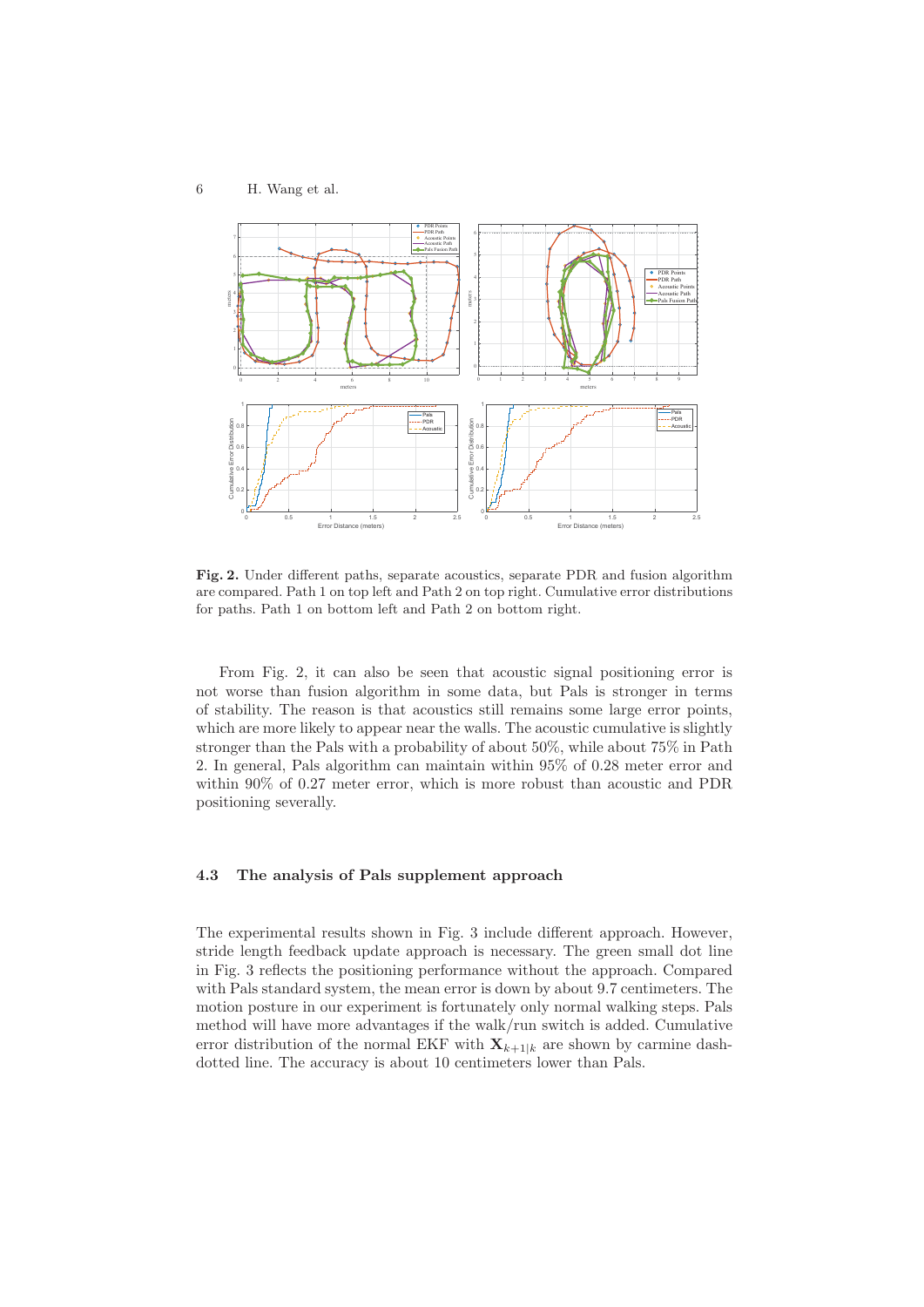

**Fig. 3.** Cumulative error distributions with different approach.

## **5 Conclusion and Prospects**

Pals, High-Accuracy Pedestrian Localization with Fusion of Smartphone Acoustics and PDR, is proposed in this paper. To further enhance the smartphone indoor positioning accuracy, Pals compares (6) with routine improves EKF in which combined with the characteristics of smartphone sensor and selected the observation value as fusion update strategy. Pals also amends the stride length of the individual state parameter  $\gamma$  according to fusion coordinates. The experiments show that Pals system can achieve indoor error of 0.28 meter within 95% confidence. Pals has been signed in 2022 Hangzhou Asian Games, as a security personnel and tourists indoor positioning.

Of course, Pals has it drawbacks. In this paper, Pals only takes into account the discrimination of motion or stillness when holding smartphone, and without considering putting it in the pocket, which is applicable to the scenario of walking follow the phone screen. We will combine the methods of deep learning and edge computing [6] for next research.

# **References**

- 1. R. C. Shit, S. Sharma, D. Puthal, and A. Y. Zomaya, "Location of things (lot): A review and taxonomy of sensors localization in iot infrastructure," IEEE Communications Surveys & Tutorials, vol. 20, no. 3, pp. 2028–2061, 2018.
- 2. M. Z. Win, W. Dai, Y. Shen, G. Chrisikos, and H. V. Poor, "Network operation strategies for efficient localization and navigation," Proceedings of the IEEE, vol. 106, no. 7, pp. 1224–1254, 2018.
- 3. E. Naserian, X. Wang, K. Dahal, Z. Wang, and Z. Wang, "Personalized location prediction for group travellers from spatial–temporal trajectories," Future Generation Computer Systems, vol. 83, pp. 278–292, 2018.
- 4. D. Lymberopoulos and J. Liu, "The microsoft indoor localization competition: Experiences and lessons learned," IEEE Signal Processing Magazine, vol. 34, no. 5, pp. 125–140, 2017.

Pals. 7